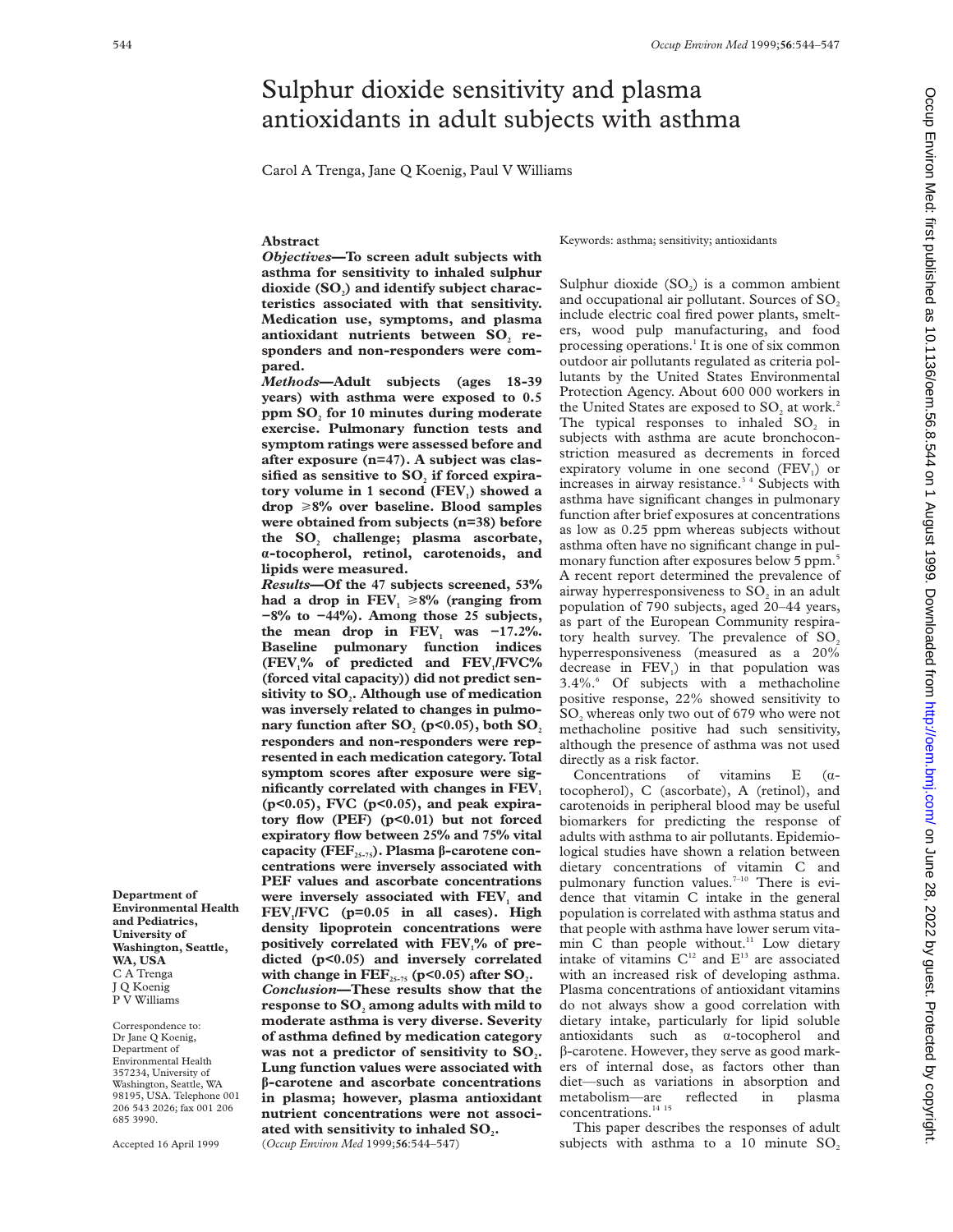screening test. The relation between response to SO<sub>2</sub> exposure, medication, symptoms, and plasma antioxidant nutrients are discussed.

## **Methods**

The use of human subjects was approved by the University of Washington Human Subjects Committee. Subjects with a history of asthma aged 18–39 years were recruited from local asthma and allergy clinics, university students, faculty, and staff, and the general population. Forty seven subjects (14 men and 33 women) completed the screening procedure. Use of medication was restricted as follows: use of long acting and short acting  $\beta$ , agonist was prohibited within 12 and 6 hours of the screening visit, respectively. Inhaled antiinflammatory medications were withheld on the screening day.

Subjects inhaled  $SO<sub>2</sub>$  by a mouthpiece while wearing noseclips for 10 minutes during moderate exercise on a treadmill. The treadmill was set to achieve about a threefold increase in resting minute ventilation. Minute ventilation was measured continuously during each challenge test. The  $SO<sub>2</sub>$  was generated in a gas aerosol generation and monitoring system connected to the mouthpiece described earlier.<sup>16</sup>

Pulmonary function (FEV<sub>1</sub>, forced vital capacity (FVC), forced expiratory flow between 25% and 75% vital capacity (FEF<sub>25-75</sub>)) was measured with a computerised spirometer (Spirometrics III) according to American Thoracic Society guidelines. Peak expiratory flow (PEF) was measured with a hand held peak flow meter (Vitalograph). Pulmonary function was measured before and within 10 minutes after the SO<sub>2</sub> challenge. An  $8\%$  drop in  $FEV_1$ , based on previous studies,<sup>16 17</sup> was chosen as the criterion for categorising subjects as  $SO<sub>2</sub>$ responders. Subjects completed a symptom rating form before and after the exposure. Ten symptoms were rated from 0=none to 5=severe, grouped as follows: upper respiratory (nasal discharge, sore throat), lower respiratory (cough, chest pain or burning, dyspnoea, wheeze), and other (headache, fatigue, unusual smell or taste, dizziness).

Non-fasting blood samples were drawn from each subject at the beginning of the screening visit. Plasma ascorbate,  $\alpha$ -tocopherol, retinol, carotenoids, and lipids (total cholesterol, high density lipoprotein (HDL) cholesterol, low density lipoprotein (LDL) cholesterol, and triglycerides) were measured. Samples were analysed by the Clinical Nutrition Research Unit at the University of Washington. Plasma concentrations of ascorbic acid were measured enzymatically with a Cobas-Bio centrifugal

*Table 1 Mean (SD) subject characteristics and SO<sub>2</sub> response by category of medication* 

| Medication<br>$category^*$ | Age<br>(mean, y) | $\boldsymbol{n}$ | $FEV$ , % of<br>predicted† | FEV <sub>1</sub> /FVC %+ | SO <sub>2</sub> response<br>$(\%$ change $FEV_i)$ |
|----------------------------|------------------|------------------|----------------------------|--------------------------|---------------------------------------------------|
| -1                         | 24.4             | 11               | 101.5(16.5)                | 78.1 (10.3)              | $-3.4(4.8)$                                       |
| 2                          | 26.5             | 15               | 100.3(14.6)                | 90.0(6.0)                | $-7.8(6.0)$                                       |
| 3                          | 24.3             | 12               | 91.7 (13.3)                | 75.7(8.4)                | $-13.3(13.9)$                                     |
| $\overline{4}$             | 26.6             | 9                | 84.6 (9.7)                 | 75.7(9.3)                | $-17.6(15.1)$                                     |

\*1=no regular medication; 2=bronchodilator when necessary; 3=daily bronchodilator; 4=bronchodilator+anti-inflammatory.

†Calculated from prescreening best FEV<sub>1</sub>, and best FVC for FEV<sub>1</sub>/FVC %.

analysis.<sup>18</sup> Carotenoids,<sup>19</sup> retinol, and á-tocopherol were extracted from plasma in a total lipid fraction and measured by high performance liquid chromatography.<sup>20</sup> A lipid profile was produced by standard clinical laboratory techniques.

Statistical analyses were conducted with the SPSS software package. Changes in pulmonary function changes by medication category were examined by analysis of variance (ANOVA) and a Bonferroni test to compare group means. Significance was set at p=0.05. Associations between medication category and pulmonary function change were measured by Spearman's correlation coefficients (one tailed). Paired *t* tests compared symptom scores before and after SO<sub>2</sub> challenge. Independent sample *t* tests were used to compare symptom scores by  $SO<sub>2</sub>$ response groups. Plasma nutrient and pulmonary function partial correlations were adjusted for age, race, and sex. Analysis of varience tests were applied to selected plasma variables (ascorbate, retinol, â-carotene, lycopene) to examine differences by SO<sub>2</sub> response groups and medication categories. A linear regression model (% change in  $FEV_1=vitamin$ E+vitamin  $C+\beta$ -carotene+lycopene+constant) was used to test the hypothesis that SO<sub>2</sub> sensitivity, measured by change in  $FEV<sub>1</sub>$ , is associated with plasma antioxidant concentrations. As plasma cholesterol, in the case of vitamin E, and HDL, in the case of lycopene, account for a substantial proportion of the variance in these two antioxidant nutrients, the model adjusted vitamin E for cholesterol and lycopene for HDL cholesterol.

## **Results**

Based on data on use of medication from the questionnaire, subjects were divided into four groups that closely match the guidelines for the diagnosis and management of asthma.<sup>21</sup> Table 1 shows the medication categories and subject characteristics including age, sex, baseline % predicted FEV<sub>1</sub>, baseline FEV<sub>1</sub>/FVC ratio, and the % change in  $FEV_1$  after the SO<sub>2</sub> challenge. As seen in table 1, there was an inverse correlation between use of medication category and %<br>predicted  $\text{FEV}_1$  (Spearman's  $r=-0.40$ , FEV<sub>1</sub> (Spearman's  $r=-0.40$ , p=0.003).

Percentage changes in measures of pulmonary function among SO<sub>2</sub> responders and SO<sub>2</sub> non-responders, by medication group, are shown in table 2. The change in  $FEV_1$  after  $SO_2$ challenge ranged from a small increase (6%) to a 44% decrement. Of the 47 subjects screened, 53% had a drop in  $FEV_1 \ge 8\%$  (range −8% to  $-44%$ ). The mean drop in  $\text{FEF}_{25-75}$  after the SO<sub>2</sub> challenge was  $-26\%$  for the SO<sub>2</sub> responders and −7% for the non-responders (p<0.001). Likewise the changes in FVC (−10% *v* −1 %) and PEF (−15% *v* −2%) between the responders and non-responders were significant  $(p=0.001$  and  $p=0.002$ , respectively). The  $SO<sub>2</sub>$  induced decrements in  $\overline{FEF}_{25-75}$  and  $\overline{FEV}_{1}$  were significantly greater (p<0.05) in subjects who used both bronchodilators and anti-inflammatory medication (group 4), compared with those who rarely used medication (group 1). Those who re-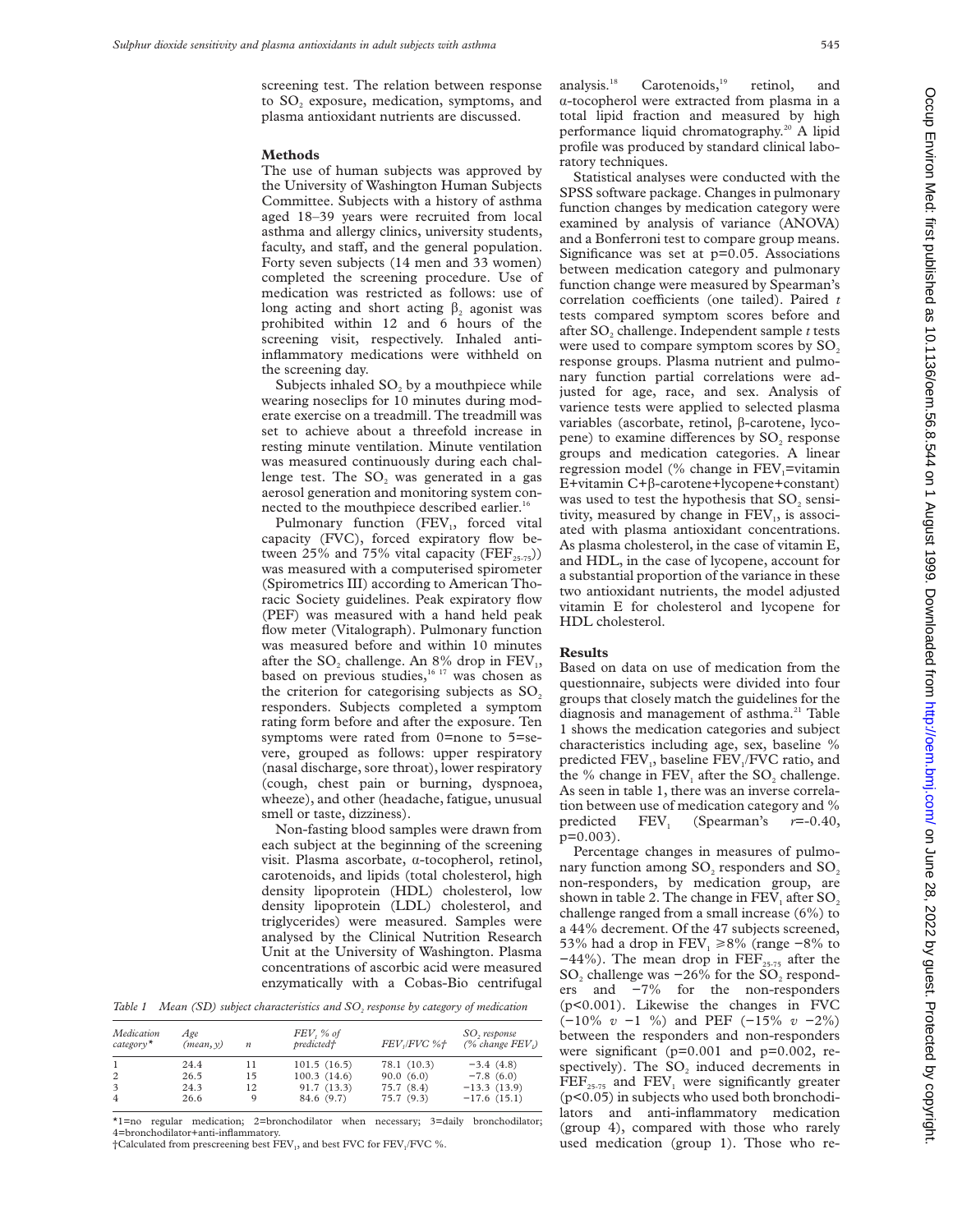*Table 2* Pulmonary function changes (mean (SD)% before-after) by SO<sub>2</sub> response and *medication group*

| $SO2$ Response          | Medication<br>category (n) | FEV,          | <b>FVC</b>    | $FEF_{25.75}$ | PEF           |
|-------------------------|----------------------------|---------------|---------------|---------------|---------------|
| Yes:                    |                            |               |               |               |               |
| 1                       | 3                          | $-9.2(1.6)$   | $-7.7(3.5)$   | $-16.5(3.6)$  | $-8.2(4.7)$   |
| $\overline{c}$          | 8                          | $-12.4(2.9)$  | $-3.9(5.9)$   | $-27.6(7.4)$  | $-9.3(13.1)$  |
| $\overline{\mathbf{3}}$ | 8                          | $-19.4(13.2)$ | $-12.9(15.7)$ | $-21.1(18.3)$ | $-18.6(17.7)$ |
| $\overline{4}$          | 6                          | $-24.7(13.0)$ | $-14.6(10.4)$ | $-36.6(17.1)$ | $-20.9(25.7)$ |
| Group mean              |                            | $-17.2(10.9)$ | $-9.8(11.2)$  | $-26.4(14.9)$ | $-15.0(17.6)$ |
| No:                     |                            |               |               |               |               |
|                         | 8                          | $-1.3(3.5)$   | $-0.09(0.8)$  | $-5.4(7.6)$   | 0.2(5.8)      |
| $\overline{2}$          | $\overline{7}$             | $-2.5(3.6)$   | $-0.6(2.2)$   | $-10.3(5.2)$  | $-4.3(4.1)$   |
| 3                       | 4                          | $-1.1(2.5)$   | $-1.8(3.1)$   | $-1.2(5.2)$   | $-3.4(6.7)$   |
| $\overline{4}$          | 3                          | $-3.3(5.5)$   | $-1.7(4.3)$   | $-11.7(21.5)$ | $-4.2(11.4)$  |
| Group mean              |                            | $-1.9(3.5)$   | $-0.8(2.3)$   | $-7.1(9.4)$   | $-2.5(6.3)$   |
| Total                   | 47                         | $-10.0(11.3)$ | $-5.6(9.4)$   | $-17.3(15.9)$ | $-9.1(14.8)$  |

sponded to SO<sub>2</sub> rated lower respiratory symptoms significantly higher than those who did not respond  $(p<0.05)$  after the SO<sub>2</sub> challenge (data not shown); this was not the case for upper respiratory or other symptoms.

Blood samples from 38 subjects were obtained for analysis. All correlations discussed were controlled for age, race, and sex. Three plasma variables were correlated with pulmonary function indices before  $SO<sub>2</sub>$  challenge. There was a significant inverse association between plasma  $\beta$ -carotene and FEV<sub>1</sub>/FVC %  $(r=-0.40, p=0.02)$  and FEV<sub>1</sub> before challenge (*r*=-0.34, p<0.05). Concentrations of HDLs were positively associated with FEV<sub>1</sub>  $%$  of predicted  $(r = 0.35, p=0.04)$ . Plasma ascorbate was inversely associated with PEF before challenge (*r*=−0.33, p<0.05).

Mean plasma nutrient concentrations between those who did and did not respond to  $SO<sub>2</sub>$  are shown in table 3. Although concentrations of plasma nutrients among subjects were normally distributed, the range of values among  $SO_2$  responders was often at the low end of the distribution. For example, retinol ranged from 220 to 722 µg/l in those who responded (mean (SEM) 508 (27) µg/l) and from 318 to 808 in those who did not respond (mean (SEM) 537 (35) µg/l). Similarly, the values for ascorbate in responders ranged from 0.19 to 1.83 (mean (SEM) 0.99 (0.09)) mg/dl and 0.52–1.85 (mean (SEM) 1.18 (0.08)) mg/dl in the non-responders. A value of <0.2 mg/dl for plasma ascorbate is considered deficient, 0.2– 0.4 is marginal, and  $>$ 0.4, adequate.<sup>22</sup> Plasma concentrations of  $\alpha$ -tocopherol were lower in responders than non-responders; however,  $\beta$ -carotene concentrations were higher in the responders.

*Table 3* Screening plasma values (mean (SEM)) by SO<sub>2</sub> *response*

| Plasma nutrient                | SO, responder<br>$(n=22)$ | SO, non-responder<br>$(n=16)$ |
|--------------------------------|---------------------------|-------------------------------|
| Plasma ascorbate               |                           |                               |
| (mg/dl)                        | 0.99(0.09)                | 1.18(0.08)                    |
| $\alpha$ -Tocopherol (mg/l)    | 8.70 (0.47)               | 9.22(2.81)                    |
| Retinol $(\mu g/l)$            | 508 (27)                  | 537 (35)                      |
| $\beta$ -Carotene ( $\mu$ g/l) | 231.3 (62.8)              | 195.1 (33.2)                  |
| Lycopene $(\mu g/l)$           | 304.8.38 (28.3)           | 294.1 (25.4)                  |
| Total cholesterol              |                           |                               |
| (mg/dl)                        | 161.0(6.2)                | 182.4(9.1)                    |
| HDL cholesterol                |                           |                               |
| (mg/dl)                        | 52.3(3.0)                 | 48.2(4.1)                     |
| LDL cholesterol                |                           |                               |
| (mg/dl)                        | 85.2(5.4)                 | 106(6.1)                      |
| Triglycerides                  | 117.6 (14.8)              | 144.1 (16.7)                  |
|                                |                           |                               |

Results of plasma lipid assays showed that mean LDL cholesterol was significantly lower in the responders (p=0.02). Mean total cholesterol concentrations were lower among nonresponders than among responders (161 mg/dl *v* 182 mg/dl; p<0.05). Concentrations of HDL were inversely correlated with change in FEF<sub>25-75</sub> ( $r=0.38$ ,  $p=0.02$ ) after SO<sub>2</sub> challenge; associations with changes in other pulmonary function measures  $(FEV_1$   $(r=0.08)$ , FVC (*r*=0.30), PEF (*r*=−0.07)) were not significant.

A linear regression model applied for representative plasma antioxidants (vitamin E, vitamin C, vitamin A,  $\beta$ -carotene, lycopene) tested the hypothesis that SO<sub>2</sub> sensitivity, measured by pulmonary function changes in  $FEV<sub>1</sub>$  in these subjects (n=38), was associated with antioxidant concentrations. None of the associations was significant.

## **Discussion**

Epidemiological studies have shown a relation between dietary concentrations of vitamin C and pulmonary function as described earlier. $7-10$  However, we found no significant association between plasma concentrations of ascorbate and baseline pulmonary function values in the 38 subjects in this study for whom there were blood samples. We did not have data on diet from the questionnaire on these subjects. The blood samples were not taken after fasting and that may have influenced the outcome; also, a single measurement is often not a good indication of long term values. This study used plasma nutrient concentrations because obtaining epithelial lung fluid concentrations was beyond our scope. However, positive correlations between lung tissue and serum concentrations of  $\beta$ -carotene,  $\alpha$ -tocopherol, and total carotenoids (but not retinol) have been found,<sup>23</sup> adding credence to the concept of use of plasma antioxidant concentrations as a surrogate for lung tissue concentrations, although more research is needed in this area. The people who responded to  $SO<sub>2</sub>$  in this study participated in a double blind cross over study of the effects of antioxidant dietary supplementation on ozone induced bronchoconstriction. The response to ozone was found to be less after the combined vitamin C and E regimen compared with placebo<sup>24</sup> again indicating a positive correlation between plasma antioxidant concentrations and lung function.

The plasma lipid profile results in this study indicated some differences relating to  $SO<sub>2</sub>$ response. The lower concentrations of total cholesterol and LDL cholesterol among people who did not respond to  $SO_2$ , and the inverse association between HDL cholesterol concentrations and change in  $\text{FEF}_{25-75}$  after exposure to SO<sub>2</sub>, may be indirectly explained by the fact that patients with more severe asthma are less likely to exercise regularly, and thus may have a more unfavourable lipid profile. Also, there is evidence that diet may influence severity of asthma, or at least bronchial hyperresponsiveness.<sup>25</sup> Subjects consuming more dietary fats might also eat fewer fruits and vegetables containing antioxidants and micronutrients that seem to have a protective effect in the lung. $7-13$